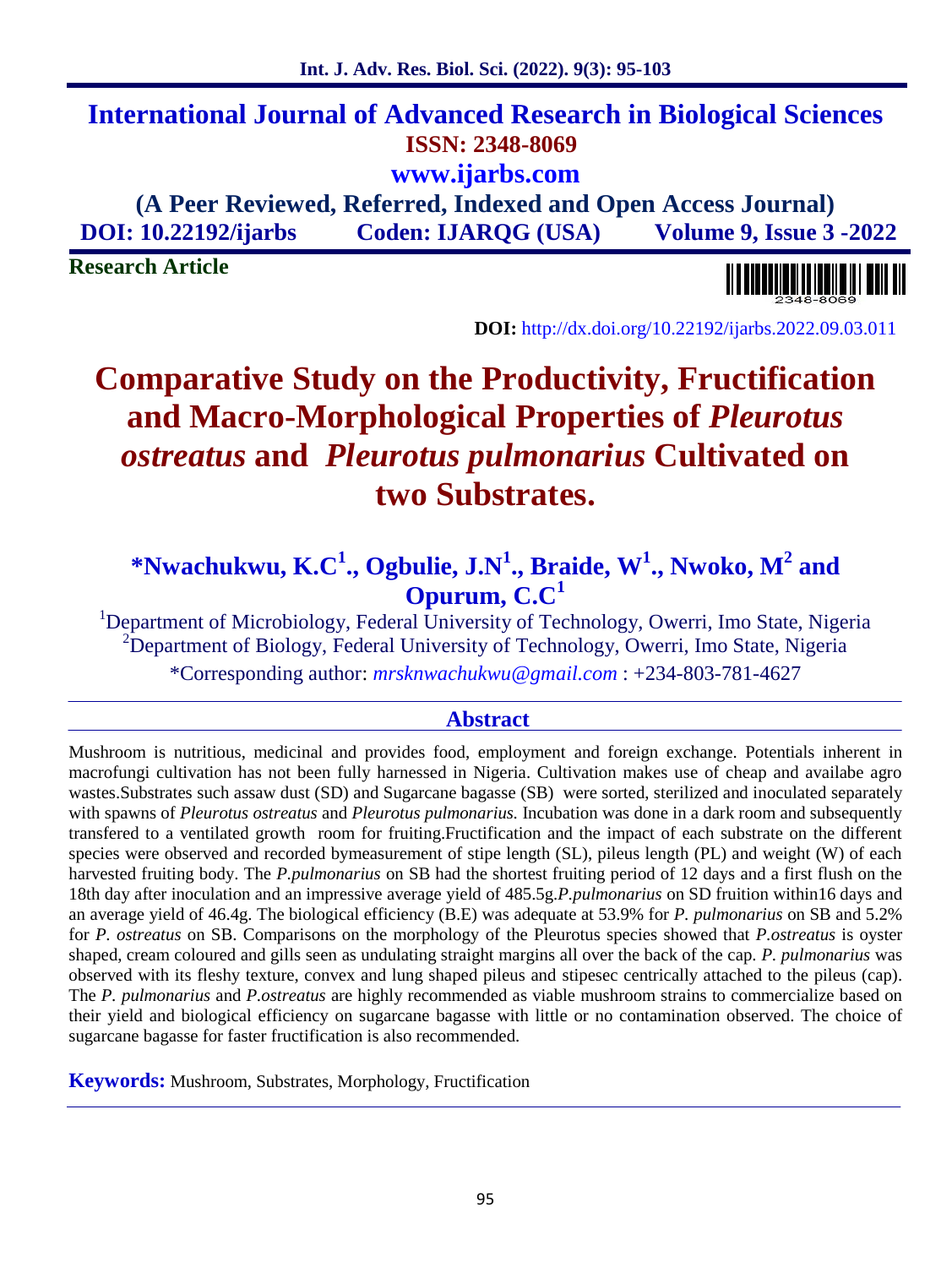# **Introduction**

Mushrooms, over the years, had grown in the wild and had been either termed poisonous or edible leaving few locals or experts with the knowledge of identifying and enjoying the edible ones (Oei & Nieuwenhuijzen, 2005). They are defined as fruit bodies of macrofungi (Nwoko *et al*., 2018) and are recognized for their ability to convert waste products into a protein rich food (Mane *et al*., 2007) thus, the need to engage in its cultivation is on the increase*.* Mushrooms are low in energy and fat content with appreciable amounts of vitamins, minerals, dietary fibre and protein (Cheung, 2010).Mushrooms aid in medicinal purposes and the promotion of good health as they are good sources of phytochemicals, proximate components and minerals (Okwulehie & Ogoke, 2013).

In the cultivation of edible mushroom, *Pleorutus* species have ranked highest for their less complex method of production, faster fructification and larger yield from the collection of the needed substrates, availability of spawn, growth observation and harvesting *(*Husein *et al*., 2015)*.* Among the 25 species of mushroom considered to be intensively cultivated commercially, the oyster mushroom is said to rank the third world wide (Obodoi *et al*., 2003).

From the survey reported by Josephine (2014), different kinds of wastes are useful for the cultivation of oyster mushroom. The use of this lignocellulosic materials such as saw dust, sugarcane bagasse, cereal straws, cotton waste, food waste, corn cobs, rice straw, wood chips, paper, cocoa pod husk, cassava peels, coffee pulp, barley, wheat straw etc, have curbed waste challenges in diverse regions (Ritika & Ishika 2017;Subu, 2013).Interestingly, the spent substrates obtained from post cultivation of mushroom serve as a fertilizer in animal feed and biogas production(Zenebe *et al.,* 2016)

Engaging in mushroom farming has proven to be of great benefit with numerous advantages such as in the provision of food (Mshigeni, 2001), relatively quick returns which can curb poverty (Masarirambi *et al*., 2011), utilization of little space for its cultivation and its economic advantage (Dzomeku, 2009). Remarkably, the medicinal properties of mushroom especially the oyster mushroom has been found suitable for the treatment and prevention of diverse ailments (Pramanikel *et al*., 2005; Alarcon & Aguila, 2006; Jedinal& Silva, 2008; Hernadex *et al., 2016*).

*P. pulmonarius* is known for its anti-nociceptive, anti- inflammatory and anti-proliferative actions (Smiderle *et al*., 2008; Lav i*et al*., 2010), high nutritive value, increased yield and simple cultivation as well as its outstanding role in the breaking down of lignin due to the enzymes released by them, thus aiding their growth onlignocellulosic materials such as paper, saw dust, and other agro wastes (Croan, 2000).

Okwulehie *et al.* (2008) reported that substrates used for mushroom cultivation contain high levels of protein, fats and oil, carbohydrate and vitamins. The influence of different substrates and environmental factors on the cultivation (Oei, 2012) and nutritional composition of *P. pulmonarius* was studied and said to have impact on the bioactive nutrients and vitamin constituents of oyster mushrooms (Okwulehie *et al.,* 2007).

This study reports and evaluates the productivity, fructification and some macro-morphological comparisons of *Pleurotus ostreatus* and *Pleurotus pulmonarius* fruit bodies cultivated on two substrates

# **Materials and Methods**

### **Location of the Study**

The study was conducted in a mushroom house attached to the Microbiology Department of Federal University of Technology, Owerri. South Eastern region of Nigeria has a humid tropical climate and is characterized by rainfall with peaks between the months of July and September of each year with an annual rainfall between April and November each year.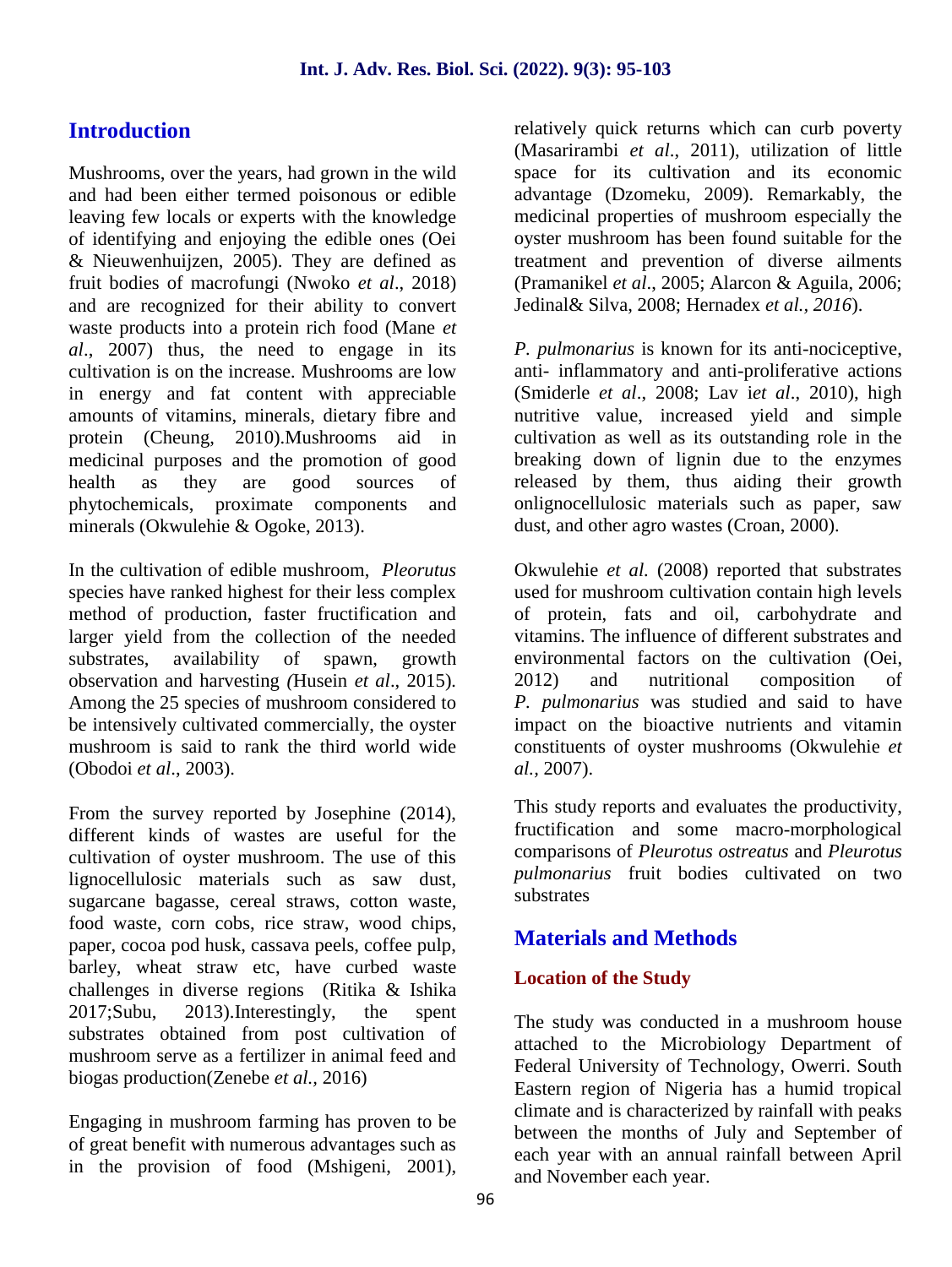#### **Collection of Substrates**

The substrates used are classified as agro wastes sourced within the locality. Sawdust (SD) was collected from a popular local timber market in Naze, while the sugarcane bagasse (SB) was collected from a sugarcane processing outlet in Avu all in Imo State, South Eastern Nigeria.

#### **The source of Spawn**

Pure mycelia culture of *P. ostreatus* and *P. pulmonarius* were obtained from the Department of Biology, Federal University of Technology, Owerri, Imo State.

#### **The Experimental Design.**

The experiment was done in a completely randomized design (CRD) format. Each substrate was prepared in 6 replicates such that each mushroom strain was inoculated into three sets of sawdust and three sets of sugarcane bagasse making a total of 12 runs.

#### **Spawn Development**

Spawn of *P. ostreatus* was prepared using sorghum grains which were washed in tap water and soaked overnight. The grains were boiled in water in the ratio of 1:1 (Sorghum grain: water) for 15 – 20mins in an autoclave. The grains were removed from water and spread on a clean mat to drain off excess water. The sorghum grains were later mixed with 4% (W/W)  $CaCO<sub>3</sub>$  and 2% (W/W)  $CaSO_4$  to optimize pH as well as prevent clumping of grains respectively. Completely drained sorghum grains were stuffed in empty wide-mouth bottles and tightly sealed with aluminum foil, sterilized at  $121\degree$ C for 30min. and allowed to cool afterwards before inoculated with the actively growing mycelia of *P. ostreatus*. The strains of *P.pulmonarius* were also aseptically inoculated into separate bottles with the prepared sorghum grains. The inoculated grains were incubated in the dark room (at  $27\pm2^0C$ ) till the spawn run is achieved, that is, when the grains were fully colonized by the mycelia (Shyam *et al.,* 2010).

#### **Preparation of Substrates**

The sugarcane bagasse was macerated to  $2 - 4$ cm lengths. One kilogram (1kg) of each substrate was steeped separately in tap water overnight in a plastic containers and excess water drained off. They were later transferred into a metallic drum and heated at  $80^{\circ}$ C for 1.30min. and allowed to cool overnight (Muhammad *et al.,* 2007).Each substrate was prepared in six replications as 200g of each were separately stuffed into thoroughly washed 2.5 litres plastic buckets perforated randomly from base to the top.

#### **Inoculation of Substrates**

Inoculation was done as 30 g spawns, each of *P. pulmonarius* (*P. p)* and *P. ostreatus* (*P. o)* were inoculated in triplicates into plastic buckets containing sawdust (SD) and sugarcane bagasse (SB).Each inoculation was carried out by placing the spawn between 4 layers of the substrate. The buckets were then covered and placed on wooden shelves in the dark room.

### **Transfer of the set up to cropping house**

When the substrates were fully colonized by mycelium (spawn run), shown by the formation of pin heads in the buckets, they were transferred from the dark room to the growth house to allow for more light intensity, ventilation and humidity (Oei and Nieuwenhuijzen, 2005). Water was frequently sprinkled till fruition and maturity was achieved.

#### **The Harvest/Packaging**

Fruit bodies were harvested at maturity by carefully holding the basal region of the stalk with fingers and slightly twisting them as they break off easily from their substrates (Oei & Nieuwenhuijzen, 2005). The harvested mushrooms were then oven dried for preservation and packaged in a transparent nylon.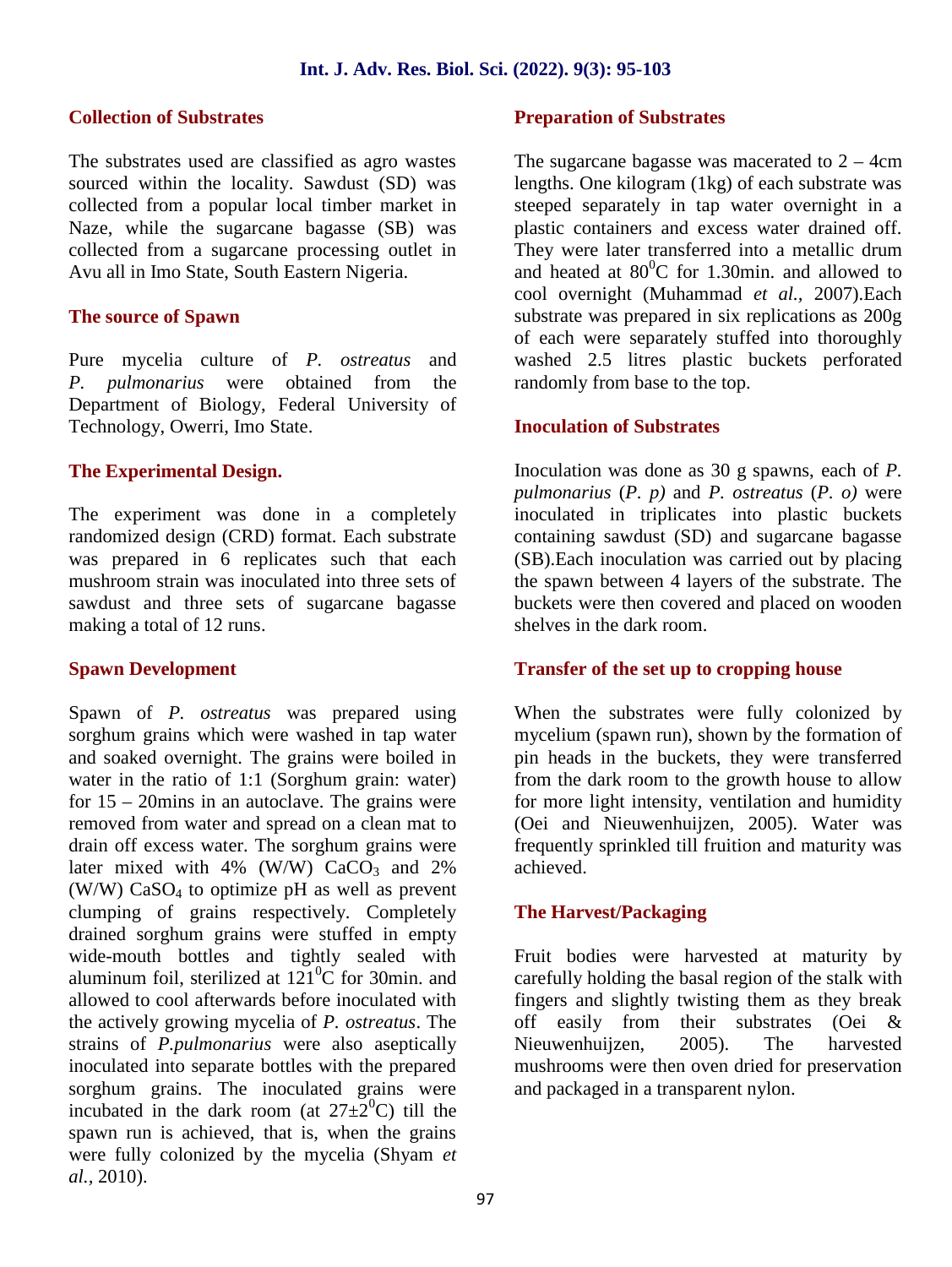#### **Evaluation of Morphological Properties:**

#### **Measuring the Stipe size of fruit bodies**

The stipe size was measured according to the method of Okwulehie and Okwujiako(2008). This was done by placing a meter rule along the length of fruit body stipe and the readings recorded.

#### **Measuring the Cap diameter**

This measurement was done with the aid of a transparent meter rule placed at the margin and across the center of the pileus. The diameter was read off from the ruler and recorded.

#### **Effect of substrates on fruit body number of mushrooms**

The impact of the substrate on the number of fruiting body of the mushroom was determined by harvesting the mushrooms, weighing the fruiting bodies and recording the values for each substrate to determine the yield (Table 1).

#### **Results**

#### **The Fructification**

The fruiting duration of each test organism indicating the time taken for the pre-mordial formation (fruiting bodies) is shown in Table 1 below. The result on the fructification shows that the P.p grown on SB had a fruiting duration (FD) of 12 days and was matured for harvesting by the 18th day while P.o grown on the same SB fruited within 24 days and was ready for harvest by the 30th day. The former gave rise to stipes with length ranging from 2.0-5.3 cm with a Pileus Diameter (PD) of 3.1 -6.9cmwhile the latter (SB on P.O) had stipe length ranging from 4.0-7.1 cm in length and a P.D of 3.9 – 6.8cm. The results on the growth on the SD substrate is as shown below.

#### **Table 1:Fructification of the various samples after inoculation**

| <b>Substrate</b> | <b>Mush</b><br>(Test<br>organism) | <b>FD</b> | <b>First</b><br><b>Flush</b> | <b>SL</b><br>range<br>(cm) | <b>PD</b><br>range<br>(cm) |
|------------------|-----------------------------------|-----------|------------------------------|----------------------------|----------------------------|
| <b>SB</b>        | P.p                               | 12 days   | 18 days                      | $2.0 - 5.3$                | $3.1 - 6.9$                |
| <b>SD</b>        | P.p                               | 16 days   | 22 days                      | $1.2 - 3.5$                | $2.2 - 4.8$                |
| <b>SB</b>        | $P_{.0}$                          | 24 days   | 30 days                      | $4.0 - 7.1$                | $3.9 - 6.8$                |
| <b>SD</b>        | $P_{.0}$                          | 28 days   | 32 days                      | $4.2 - 6.0$                | $4.4 - 6.2$                |

**Key:** SB- Sugarcane Bagasse, SD- Saw Dust, SL- Stipe Length, PD- Pileus Diameter. FD- Fruiting Duration, P.p- P. pulmonarius P.o - P.ostreatus

#### **Morphological Characteristics**

*Pleurotus ostreatus***.** The morphological features of the harvested *P. ostreatusare* as follows:

Shape of the pileus/cap: Oyster shaped

Stipe: This is bare with no stripes.

Hymenium: It has gills and undulating straight margins all over the hymen (back of the cap) Coloration of the pileus at harvest: Cream

Basidiocarp: The surface is smooth(Figure 2 and 5)

*Pleurotus pulmonarius* **(grey oyster):**The morphological features are as follows:

Sporophore: Grey coloured

Texture: Fleshy

Pileus: Convex and lung shaped

Stipe: Eccentrically attached to pileus/cap(Figure 3 and 4)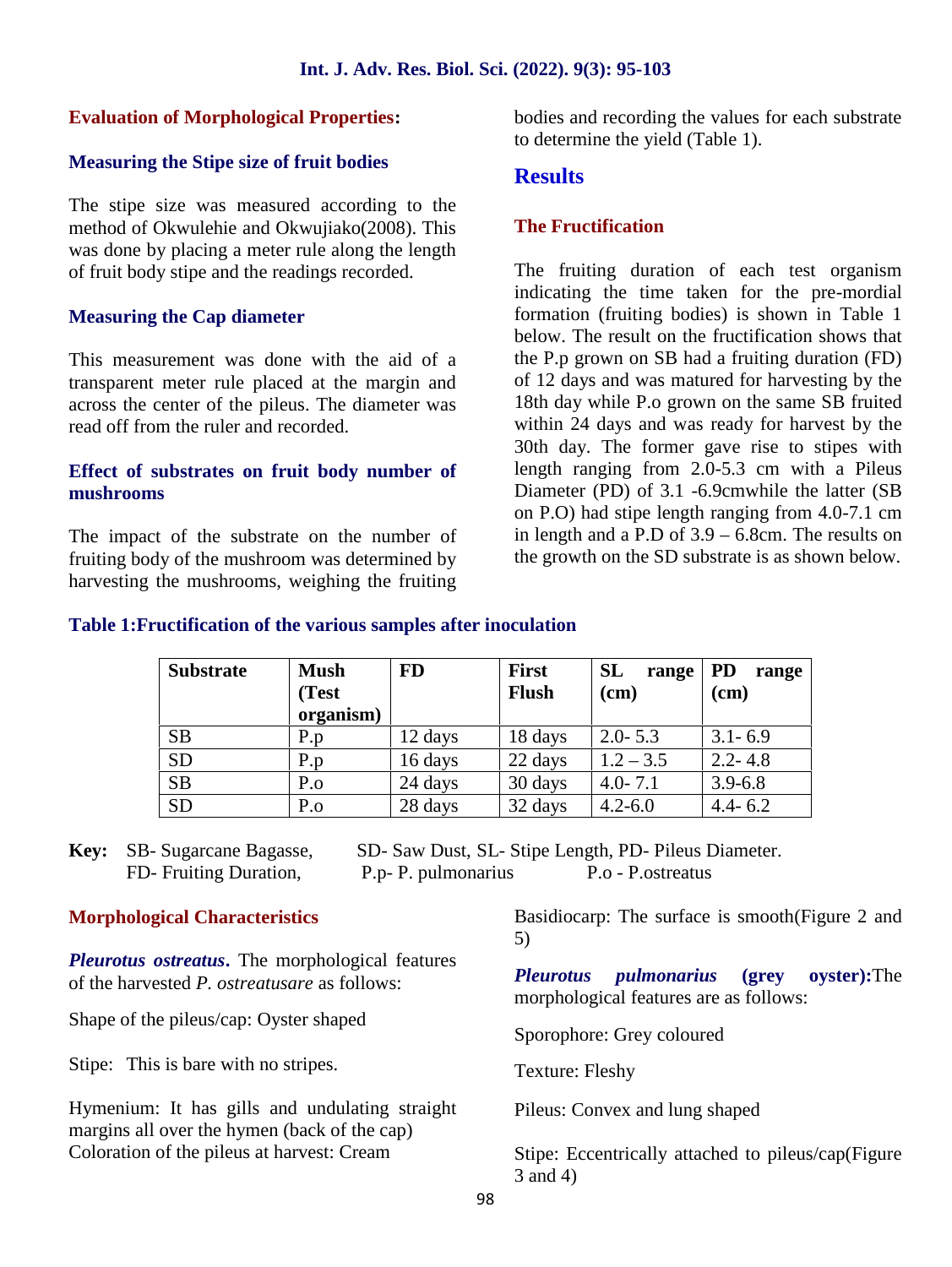**Int. J. Adv. Res. Biol. Sci. (2022). 9(3): 95-103**



Figure 1. Fructification on-going from the P. p on SB substrate in the cropping house



Figure 2. Fructification observed from P. o on SB substrate in the cropping house



Figure 3. The P. p on SB ready for harvest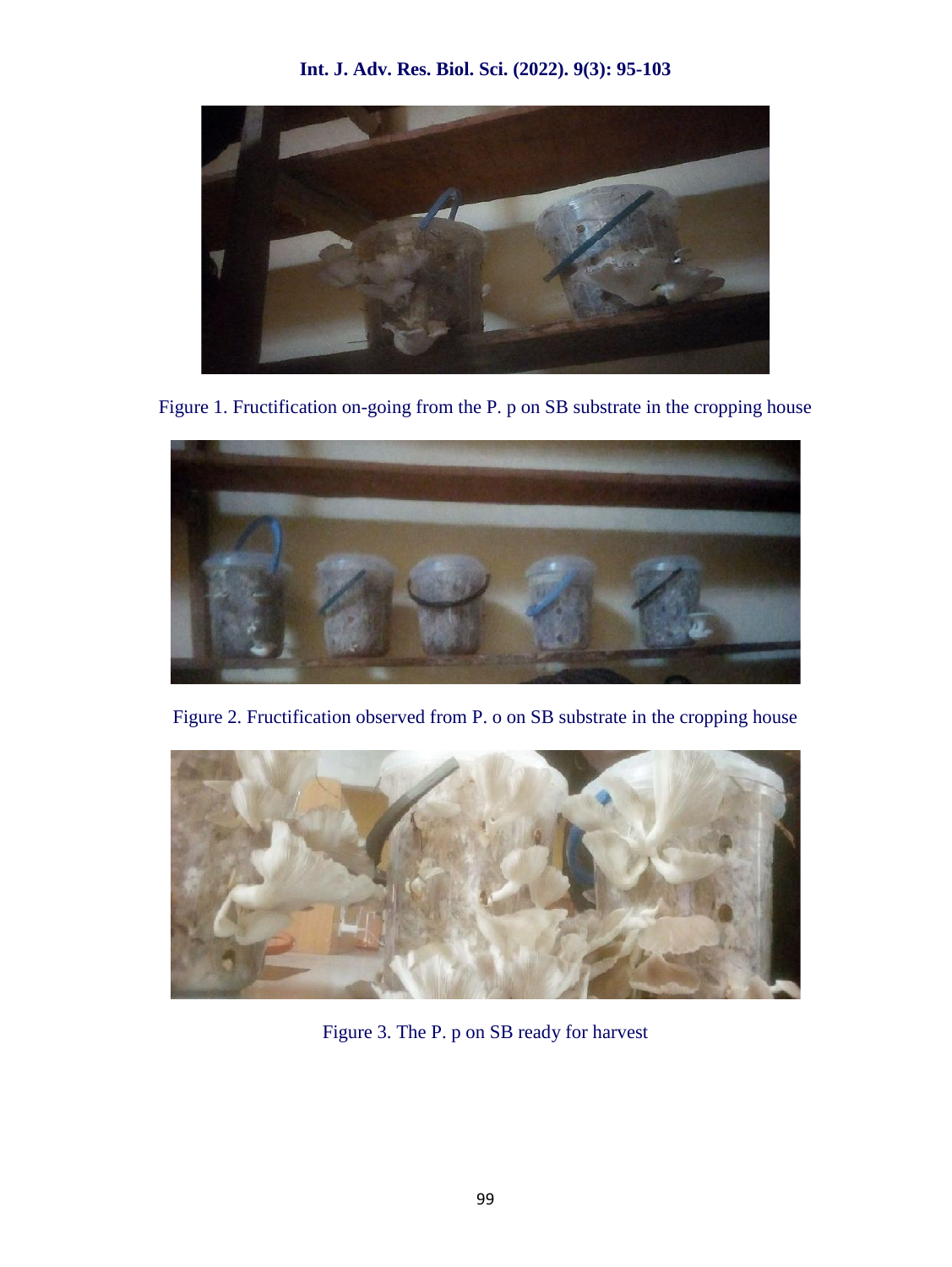**Int. J. Adv. Res. Biol. Sci. (2022). 9(3): 95-103**



Figure 4. Harvested P.p from SD substrate



Figure 5 (a) & (b). Matured P.o on SD substrate

### **Biological Efficiency (B.E)**

The result on the B.E (which is the rate at which the dry substrate was converted or utilized to produce mushroom)was calculated with the formula below.

 $B.E = Weight of fresh must room harvested x 100$ Weight of dry substrate 1

The weight of fresh mushroom (yield) harvested for P.pis 485.5g and the dry weight of substrate (DWS) for SB on which the organism (P.p) grewis 900 thus, the biological efficiency when calculated with the formula is 53.9% as shown in the Table 2.The B.E of each harvested strain in relation to the substrate it degraded is shown in the table below.

#### **Table 2: Biological Efficiency (B.E) of the Substrates made in triplicates**

| <b>Substrate</b> | <b>Mush</b> | <b>DWS</b> | Yield $(g)$ | B.E(%) |
|------------------|-------------|------------|-------------|--------|
| <b>SB</b>        | P.p         | 900        | 485.5       | 53.9%  |
| <b>SD</b>        | P.p         | 1350       | 46.4        | 3.4%   |
| <b>SB</b>        | P.o         | 900        | 46.9        | 5.2 %  |
| <b>SD</b>        | P.o         | 1350       | 34.6        | 2.6%   |

DWS- Dry Weight of Substrates; B.E- Biological Efficiency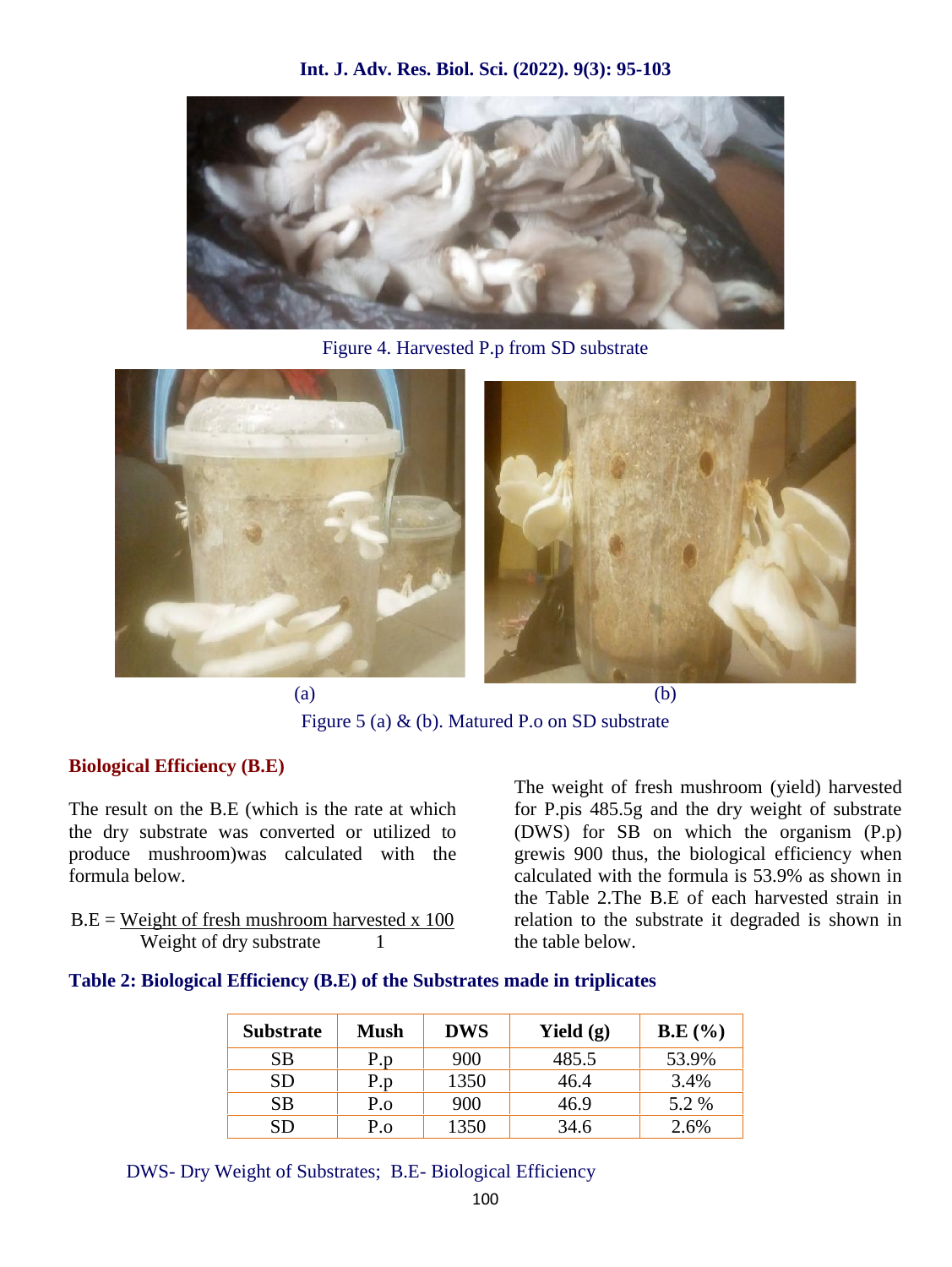## **Discussion**

The morphological features of the harvested *P. ostreatus* with its shape as that of an oyster and having a creamycolour matched that described by OECD (2014) while that of *Pleurotus pulmonarius* (grey oyster) is as described by Lechner and Wright (2004) having the characteristic fleshy texture, convex and lung shaped pileus.

Fructification in P.p on its SB substrate was faster with a 12 days fruition and maturity by the 18th day than in its SD substrate. As stated in table 2, the yield and B.E(carried out with the formulae given by Stamets(2000) varied with the type of substrate used with the largest yield recorded for P.p on SB and the least observed in P. p on SD. According to Chang and Miles 2004, the variation in the spawn run and eventual fruition as well as yield can be related to the fungal strain, growth conditions and type of substrate used. Similar to this, it is a fact from other studies that the growth of Pleurotus species on SB, SD and other agro wastes would definitely vary in primordial initiation, and fruition (Vetayasuporn, 2006; Islam *et al*., 2009;Birham, 2010).

The fructification for P.o which had a range of 24-28 days in the different substrates and maturity between 30-32 days is similar to the work done by Zenebe *et al*.(2016) were in the P.o fruited and matured within 30-38 days on a SD substrate when compared with paper waste and wheat dust substrates. The lignocellulosic materials in the substrate used are believed to have an effect on the yield as reported by Liang *et al*.(2009). With a higher yield and B.E of 53.9% in P.p on SB and the least B.E of 2.6% in P.o on SD, it is obvious that the lignocellulose materials present in saw dust may be low in protein content as equally confirmed by studies made by Obodai *et al*.(2002). This, as recommended by Zenebe *et al*. (2016) would possibly require some measures like composting so as to aid the SD substrate further breakdown its inherent materials or the addition of Nitrogen, Phosphorus and Potassium to enrich the SD.

## **Conclusion**

The study has shown that Pleurotus species grow fast and this must have proven its choice as one of the most commercially cultivated mushroom as stated by Husein *et al*. (2015), with a range of 18 – 30 days observed for their fructification. Likewise, they can grow well on SB and SD substrates which are common wastes available in the environment. The B.E and yield from the Pleurotus species especially from the P.p on SB is of great economic advantage. There was no major contamination observed in the process among the Pleurotus species possibly due to their faster rate of fruition, giving no room for competitive microorganisms to thrive. For substrate, the sugarcane bagasse had the fastest fruiting period and is thus recommended when in season.

# **References**

- Chang, S.T. & Miles,P.G (2004). Mushrooms: Cultivation, Nutritional value, Medicinal effect, and Environmental Impact, 2nd Edition. CRC Press, Boca Raton
- Cheung, P. C. K. (2010). The nutritional and health benefits of mushrooms. Nutrition Bulletin **35**:292-299
- Croan, S.C. (2000). Conversion of wood waste into value-added products by edible and medicinal Pleurotus (Fr.)International Journal of Medicinal Mushrooms. 2(**1**):73- 80
- Dzomeku, M. (2009). Studies on the occurrence, Ethynomycology and Cultivation of *Pleurotus tuber-regium* (Ph.D. Dissertation). Kwame Nkrumah University of Science and Technology, Kumasi.
- Hernandez, D., Sanchez, J. &Yasamaki, K. (2016). A simple procedure for preparing substrate for *Pleurotus ostreatus* cultivation. Bioresource Technology. **90**(2):145-150.
- Husein, J.M., Tibuhwa, D.,Mshandele, A., &Kwasisi, A.K (2015). Antioxidant properties of seven wild edible mushrooms from Tanzania. African Journal of Food Science. **9**(9):471-479.
- Islam, M.Z, Rahman, M.H. & Hafiz, F. (2009). Cultivation of oyster mushroom (*Pleurotus flabellatus*) on different substrates.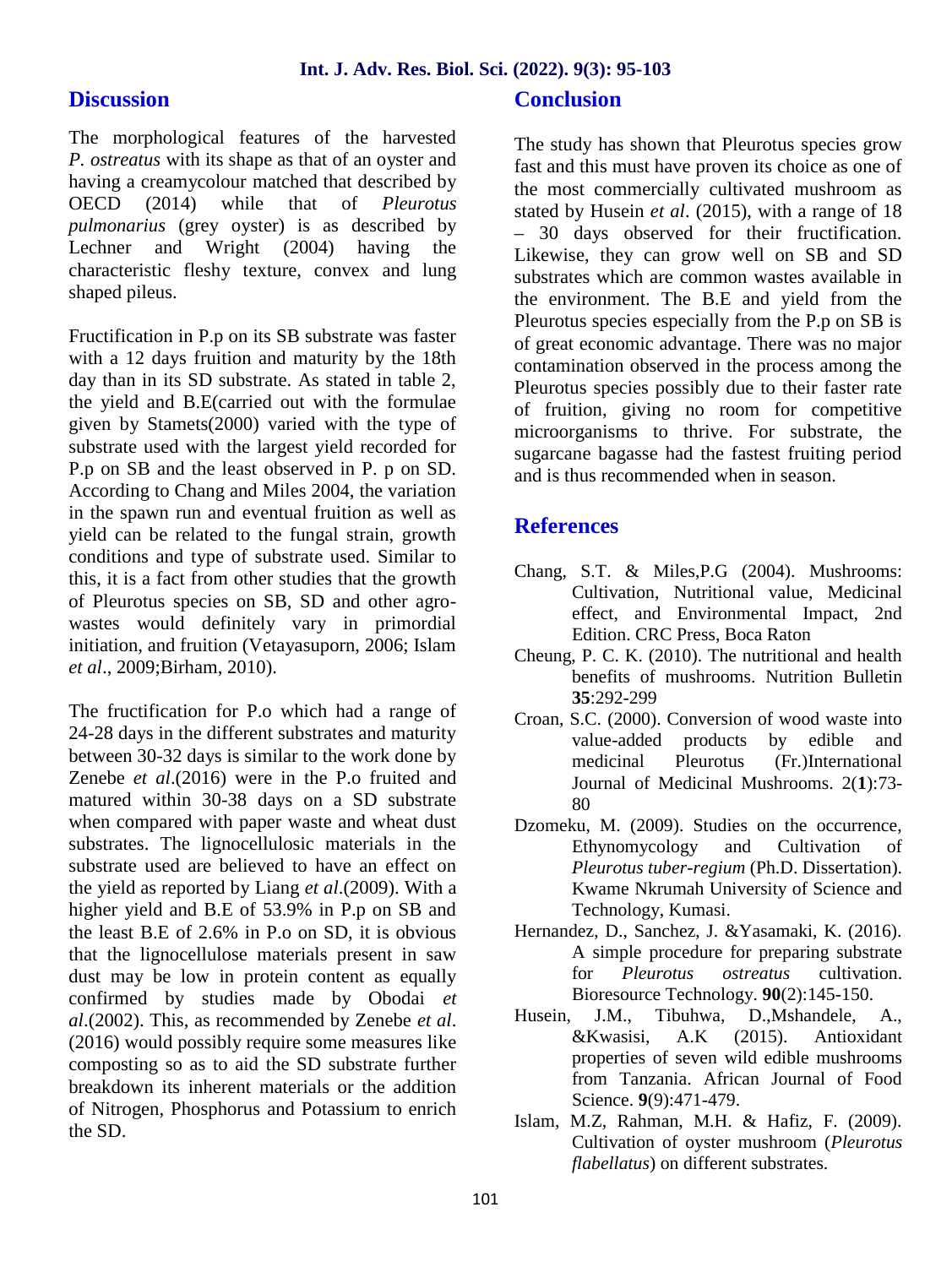International Journal of sustainable Crop Production. **4**(1): 45-48.

- Jedinak, A., & Silva, D. (2008). *Pleurotus ostreatus* inhibits proliferation of human breast and colon cancer cells through p53-dependent as well as p53-independent pathway.<br>International Journal of Oncology. International Journal of Oncology. **33**(6):1307-1313.
- Josephine,M. (2014). Solid waste management through mushroom cultivation – An ecofriendly approach. International Journal of Biological, Biomolecular, Agricultural, Food and Biotechnological Engineering. **8**(2):115-117
- Lavi, I., Levinson, D., Peri, I.Y., Hadar, Y., & Schwartz, B. (2010). Chemical Characterization, anti-proliferative and anti adhesive properties of polysaccharides extracted from *Pleurotus pulmonarius* mycelium and fruiting bodies. Applied Microbiology and Biotechnology. **85** (6):1977-1990
- Lechner, B.B and J.E Wright (2004). The genus Pleurotus in Argentina. Mycologia. **96**:845- 858
- Liang, Z., Wu, C., Shieh, Z. & Cheng, S. (2009). Utilization of grass plants for cultivation of *Pleurotus citrinopeleatus.* International Biodeterioration and Biodegradation. **63**:509-514.
- Mane, V.P., Patil, S., S.,Syed,A.A., &Baig, M.M.V. (2007). Bioconversion of low quality lignocellulosic agricultural waste into edible protein by *Pleurotus sajor-caju* (Fr.) Singer. Journal of Zheijiang University Science. **8** (10):745-751.
- Masarirambi, M.T., Mamba, M.B., &Earnshaw, D.M. (2011) Effects of various substrates on growth and yield of oyster mushroom (*Pleurotus ostreatus*). Asian Journal of Agricultural Sciences.**34**:275-280
- Mshigeni, E.K. (2001). Unrealized wealth in Africa's Biological Resources: The power of related mushrooms and related Biota. Windhoek: University of Namibia.
- Muhammad, A.A., Muhammad, S., Shabbier, A. & Asif, H.M (2007). Protein and fat contents of various Pleurotus species raised on different waste materials. Pakistan Journal of Agricultural Sciences. **44**:140-143
- Nwoko, M.C., Achufusi, J.N., Ahaiwe, M.C. & Ehumadu,C.R. (2018). Evaluation of yield, heavy metals and vitamins compositions of *Pleurotus pulmonarius* (fries) quell fruit bodies cultivated on three deciduous tree logs. Journal of Environmental Science and Public Health. **2**: 210-220
- Obodai, M., Sawyerr, L.C.B & Johnson, P.N.T. (2002). Yield of seven strains of oyster mushrooms (Pleurotus spp.) grown on compost saw dust of *Triplochiton scleroxylon.* Tropical Science. **40**:95-99
- Obodoi, M.cleland-Okine, J., & Vowotor, K. (2003). Comparative study on the growth and yield of *Pleurotus ostreatus* mushroom on different lignocellulosic by-products. Journal of Industrial Microbiology & Biotechnology. **30**(3): 146- 149.
- Oei, P. (2012). Mushroom Cultivation, appropriate Technology for Mushroom Growers. Leiden: Backhugs Publishers.
- Oei, P. & Nieuwenhuijzen, B. (2005). Small-scale mushroom cultivation: oyster, shiitake and wood ear mushrooms. Agodok-series Handbook (**1**) 40.
- Okwulehie,I.C, Nwosu,C.P. & Okoroafor,C.P (2007) Pharmaceutical and nutritional prospects of two wild macro-fungi in Nigeria. Journal of Biotechnology**.6**:567- 572.
- Okwulehie, I.C., Okwujiako, I.A. &Edeoga, H.O. (2008). Proximate, macro element and vitamin compositionof the fruit bodies of *Pleurotus ostreatus var florida* (Eger) grown on different substrate and substrates supplementation. Global Science Book. **2**:184-188
- Okwulehie, I.C. & Ogoke, J.A. (2013). Bioactive, nutritional and heavy metal constituents of some edible mushrooms found in Abia State, Nigeria. International Journal of Applied Microbiology and Biotechnology Research. **1**(2):7-15
- Okwulehie, I.C. & Okwujiako, I.A. (2008). The use of local Nigeria substrate for production of *Pleurotus ostreatus var*.*florida* (Eger). Journal of Pharmaceutical Biological Science. **8**:43-49.